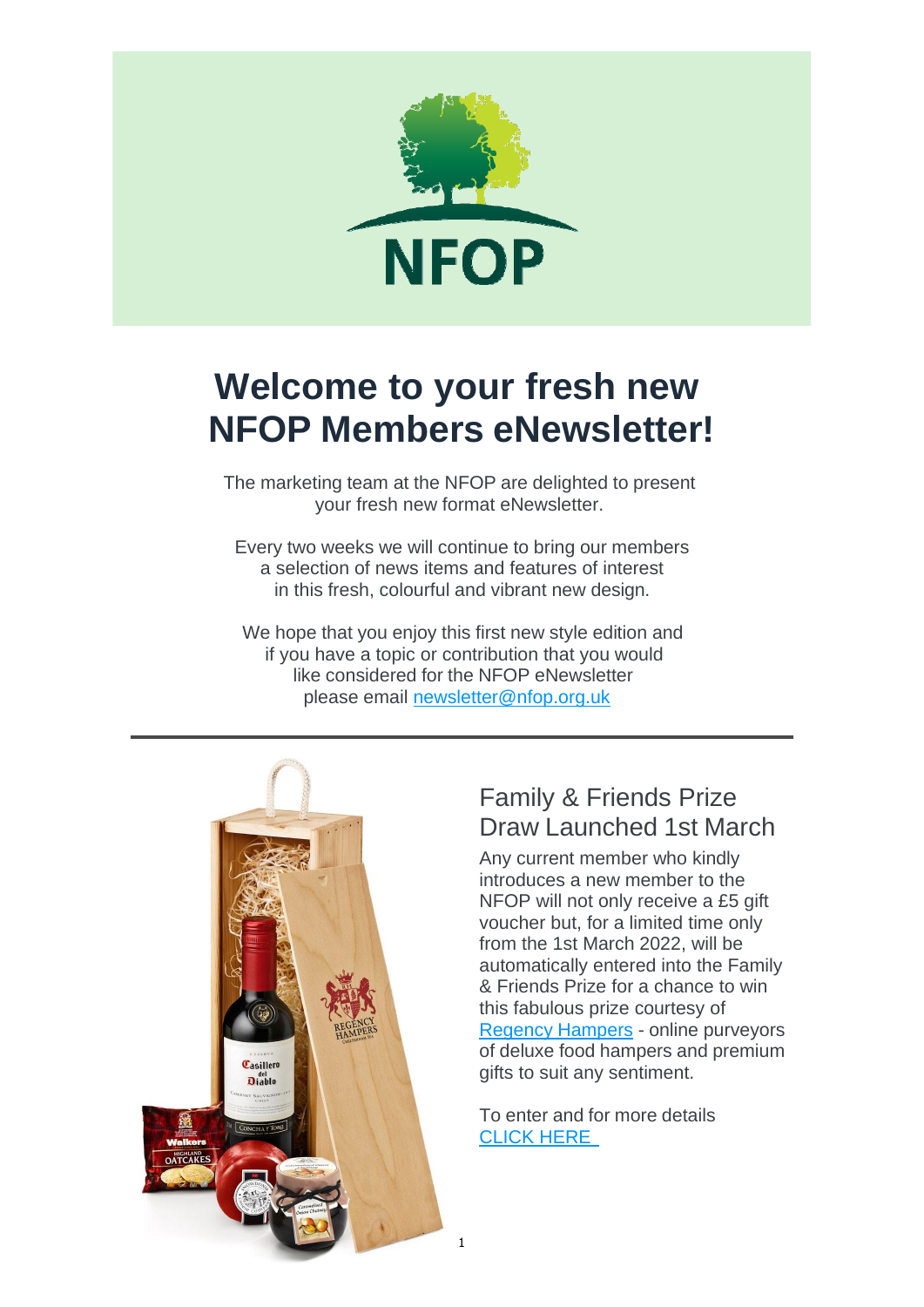

### Spring Is Sprung - well almost!

March is still a little chilly but Spring is on its way! Now is the time to plan that walk in a beautiful National Trust spring garden near you.

There are plenty to choose from and National Trust gardens, parks, countryside locations and many houses are open.

> For more details & to find a garden near you **click here**

# NFOP Annual Report & **Accounts**

A printed copy of the 2021 NFOP Annual Report & Accounts will be posted out to all Branch Officers and Conference Delegates shortly. To view a digital copy please **CLICK HERE**. Additional printed copies are available on request from Headquarters.